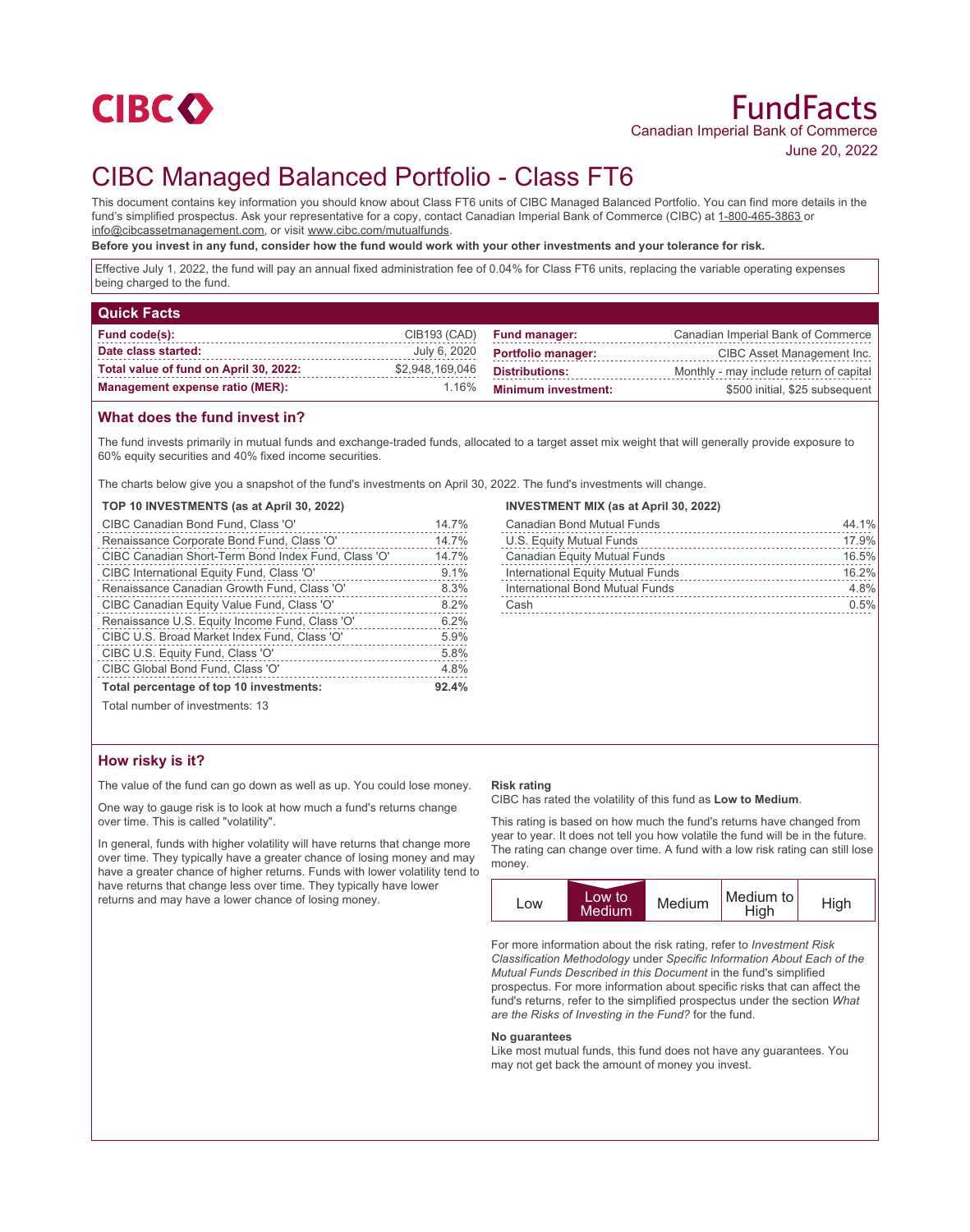## **How has the fund performed?**

This section tells you how Class FT6 units of the fund have performed over the past year. Returns are after expenses have been deducted. These expenses reduce the fund's returns.

#### **YEAR-BY-YEAR RETURNS**

This chart shows how Class FT6 units of the fund performed in the past calendar year. The range of returns and change from year to year can help you assess how risky the fund has been in the past. It does not tell you how the fund will perform in the future.

| 25%<br>20%<br>15%<br>10%<br>5%<br>$0\%$<br>-5%<br>-10%<br>-15% | 7.2  |
|----------------------------------------------------------------|------|
|                                                                |      |
|                                                                | 2021 |

#### **BEST AND WORST 3-MONTH RETURNS**

This table shows the best and worst returns for Class FT6 units of the fund in a 3-month period over the past calendar year. The best and worst 3-month returns could be higher or lower in the future. Consider how much of a loss you could afford to take in a short period of time.

|                    | <b>Return</b> | 3 months ending   | If you invested \$1,000 at the beginning of the period |
|--------------------|---------------|-------------------|--------------------------------------------------------|
| <b>Best return</b> | $3.6\%$       | August 31, 2021   | Your investment would rise to \$1,036                  |
| Worst return       | $-0.8\%$      | November 30, 2021 | Your investment would drop to \$992                    |

#### **AVERAGE RETURN**

The annual compounded return of Class FT6 units of the fund since July 6, 2020 was 2.4%. If you had invested \$1,000 in the fund on July 6, 2020, your investment would be worth \$1,043 as at April 30, 2022.

| Who is this fund for?                                                                                                                         | A word about tax                                                                                                                                                                                                                                                                                     |
|-----------------------------------------------------------------------------------------------------------------------------------------------|------------------------------------------------------------------------------------------------------------------------------------------------------------------------------------------------------------------------------------------------------------------------------------------------------|
| Investors who:<br>• are seeking a balance between income and long-term capital growth;<br>and<br>• are investing for the medium to long term. | In general, you will have to pay income tax on any money you make on a<br>fund. How much you pay depends on the tax laws where you live and<br>whether or not you hold the fund in a registered plan such as a<br>Registered Retirement Savings Plan (RRSP) or a Tax-Free Savings<br>Account (TFSA). |
|                                                                                                                                               | Keep in mind that if you hold your fund in a non-registered plan, fund<br>distributions are included in your taxable income, whether you receive<br>them in cash or have them reinvested.                                                                                                            |

## **How much does it cost?**

The following tables show the fees and expenses you could pay to buy, own, and sell Class FT6 units of the fund. The fees and expenses - including any commissions - can vary among classes of a fund and among funds. Higher commissions can influence representatives to recommend one investment over another. Ask about other funds and investments that may be suitable for you at a lower cost.

#### **1. SALES CHARGES**

There are no sales charges payable when you buy, switch, or sell Class FT6 units of the fund.